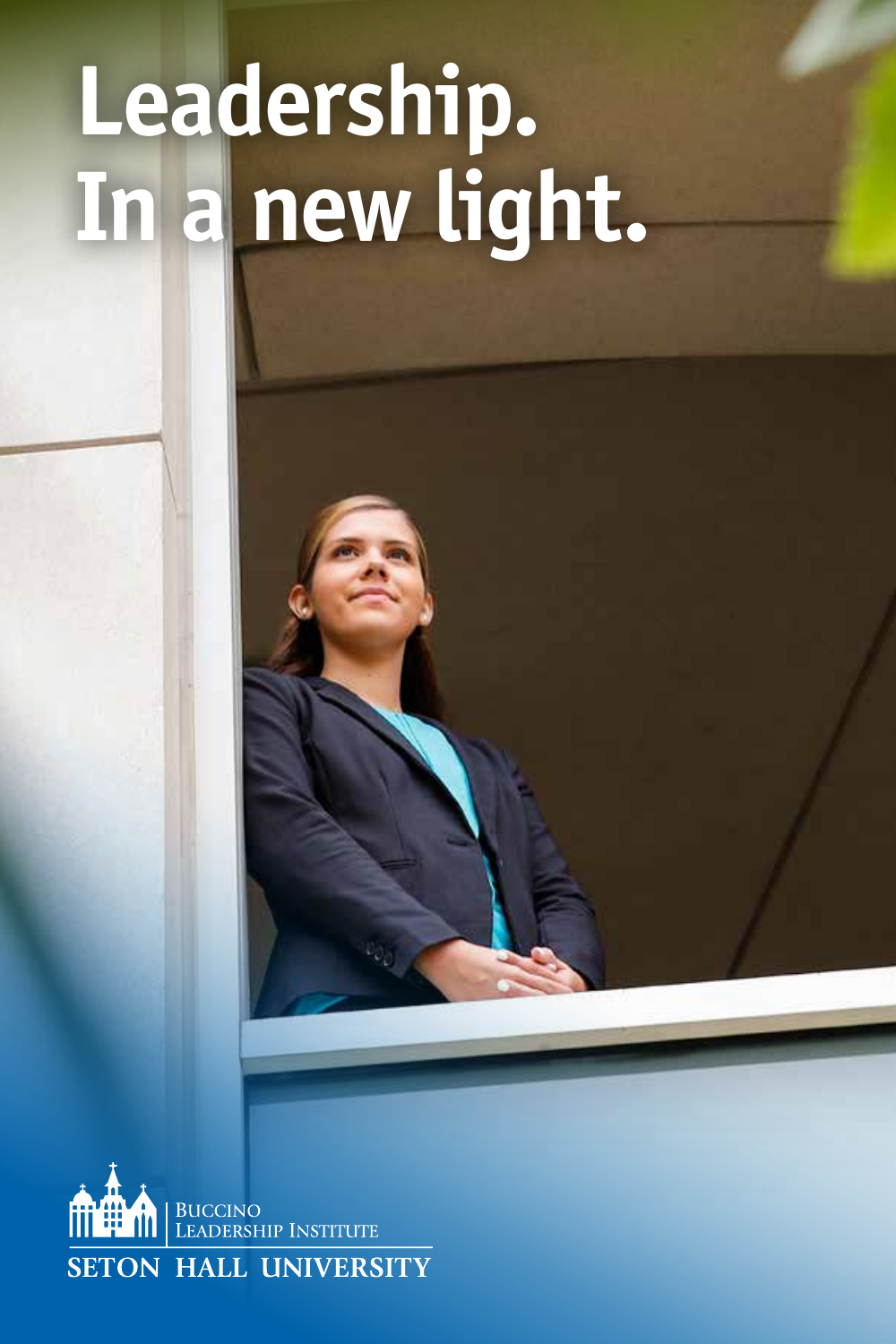

## Greatness **by a new name.**

### **Introducing the Buccino Leadership Institute at Seton Hall University.**

### Our world needs leaders with vision, strength and character. We're answering the call.

At the Buccino Leadership Institute, we invest in individuals who aren't just great themselves, but who inspire greatness in others. As an institution, we have a rich legacy of leaders beginning with Elizabeth Ann Seton, the first American-born saint, who defied tradition and forged a way for those who followed.

Here, we define leaders as those who aren't afraid to speak truthfully, think critically, and serve before they are asked to serve. We believe that true leaders strive to always become a better version of themselves and advocate for those around them. Their confidence is recognizable and their vision contagious.

That's what it means to be a Seton Hall leader.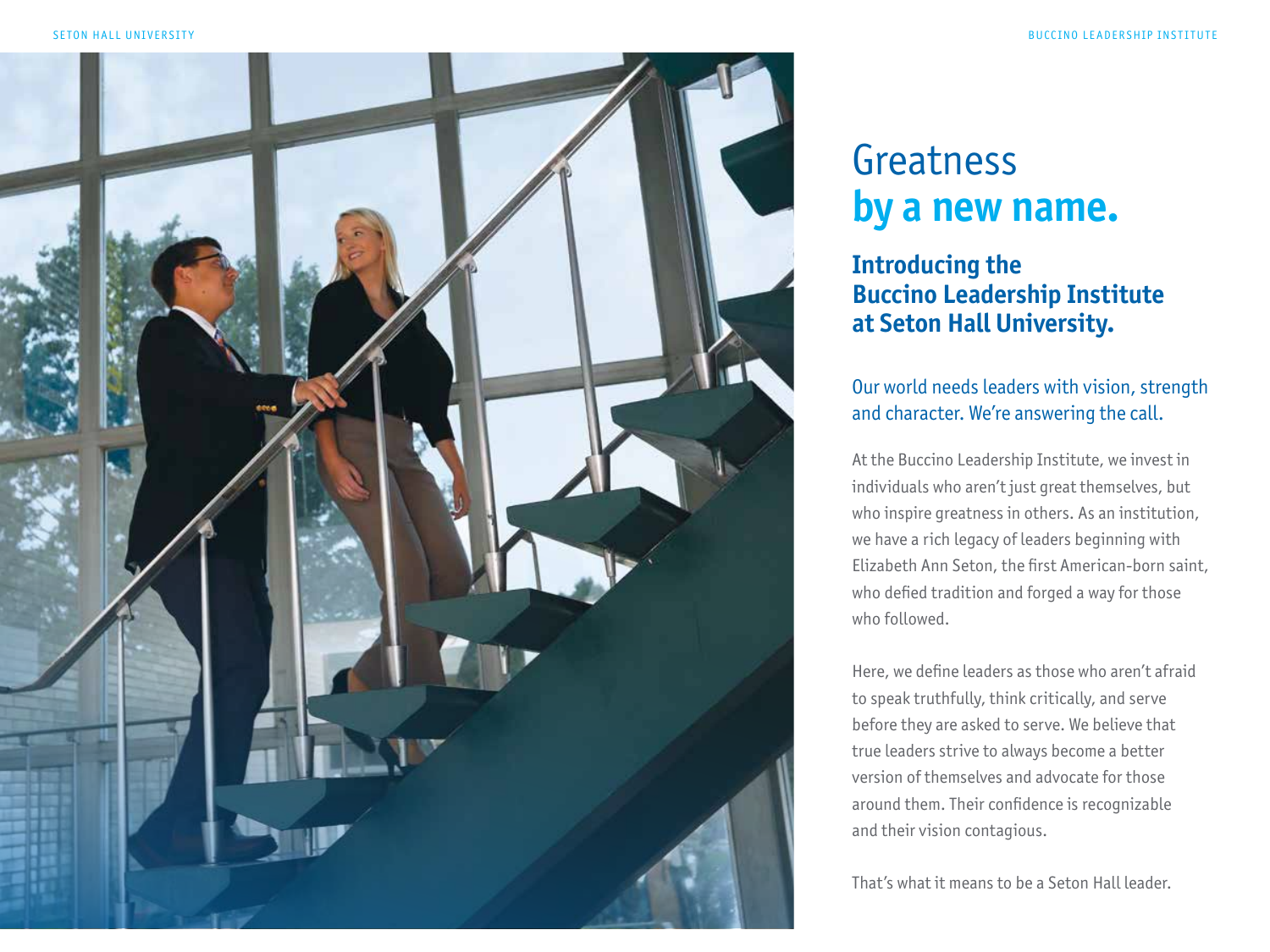## Changing the world **by changing how leadership is taught.**





Maybe your goal is to become a nursing administrator, a creative director or a government official. Maybe you're not sure what you want to become, but you know you're meant to lead.

The Buccino Leadership Institute is unique in that we believe leaders can come from all disciplines, not just traditional fields like political science or business.

That's why our distinctive fouryear program combines expansive leadership development with specific discipline preparedness that complements your chosen major. After acceptance into the program, you'll learn through focused mentorship, specialized instruction and exposure to reallife experiences. So whether you're pursuing the humanities, international relations, social sciences or the health professions, you'll graduate with an undeniable advantage.

For more than 20 years, our business leadership program has been on the forefront of excellence, being named the nation's No. 1 leadership program of its kind five years in a row. Now this standard of excellence is available to students in any major.

### **RANKED #1 Leadership Program five years in a row**

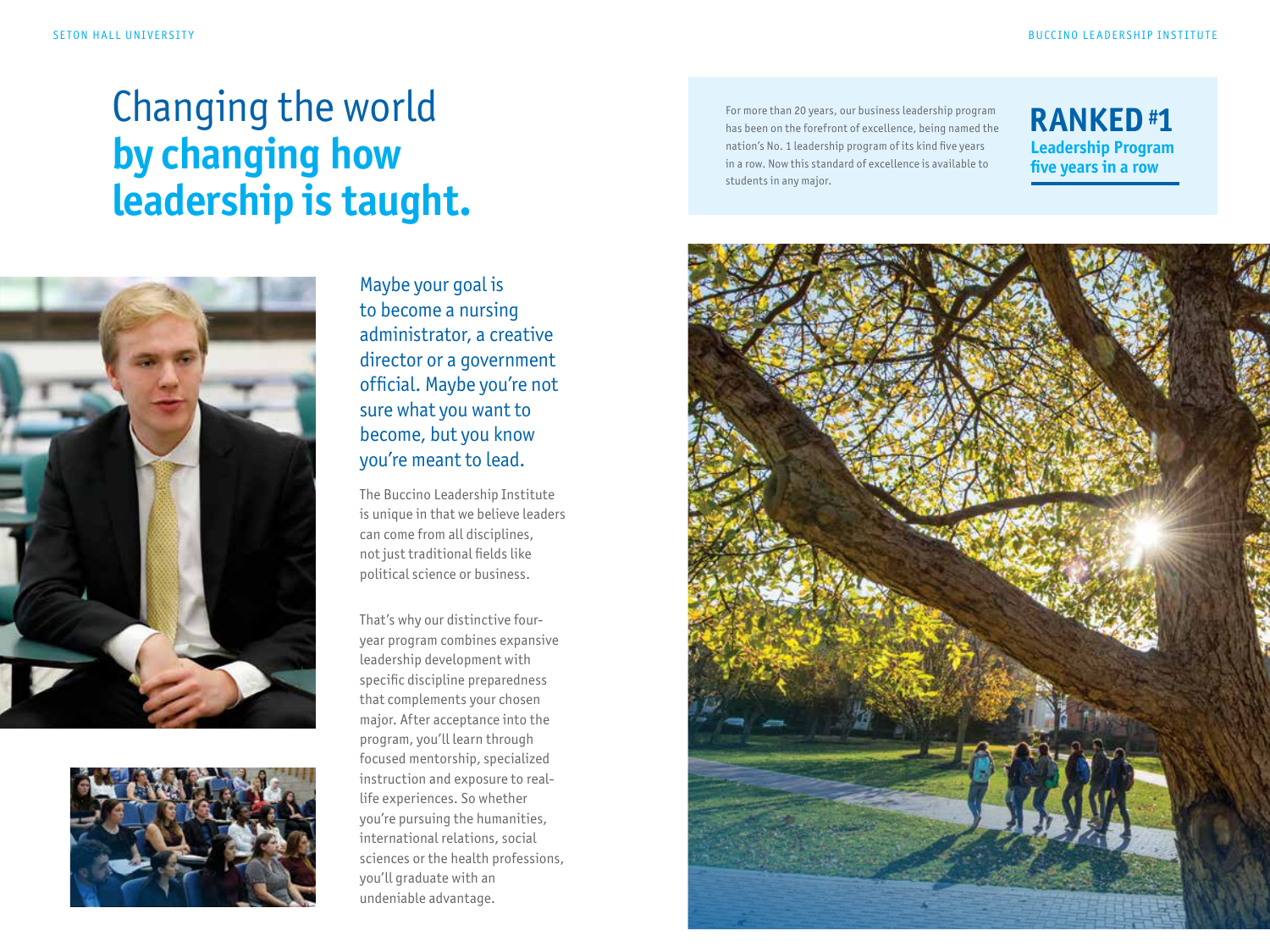

## Leadership isn't just what you know. **It's how you live.**

Our outcomes-oriented approach shows you how to be an exceptional leader, make tough decisions and excel in your career — in any field.

#### **Embrace the curriculum**

Our curriculum works in tandem with your area of study, providing leadership fundamentals and in-depth focus on our seven pillars of leadership. Take assessments such as the Eq-i 2.0 emotional intelligence assessment and the DISC behavioral assessment.

#### **Live the experience**

Here you'll put learning into action. Attend talks featuring thought leaders, take field trips to influential places like the 9/11 Memorial, hire and lead an interdisciplinary team on a semester-long project, or run one of our high-profile Institute initiatives. Work with your personal ICF-certified leadership coach.

#### **Excel as a top performer**

Our emphasis on peak performance psychology helps you succeed in stressful situations — in and out of the classroom. Using the same techniques as Olympic athletes and military special forces, we highlight focus, visualization and resilience techniques. These skills help you in other areas such as public speaking and test-taking.

#### **Widen your worldview**

We break down barriers. You'll learn in an interdisciplinary manner; for example, social work students will learn next to education and business students. This gives you the added benefit of learning how to work effectively with multi-disciplinary teams, making you invaluable to future employers.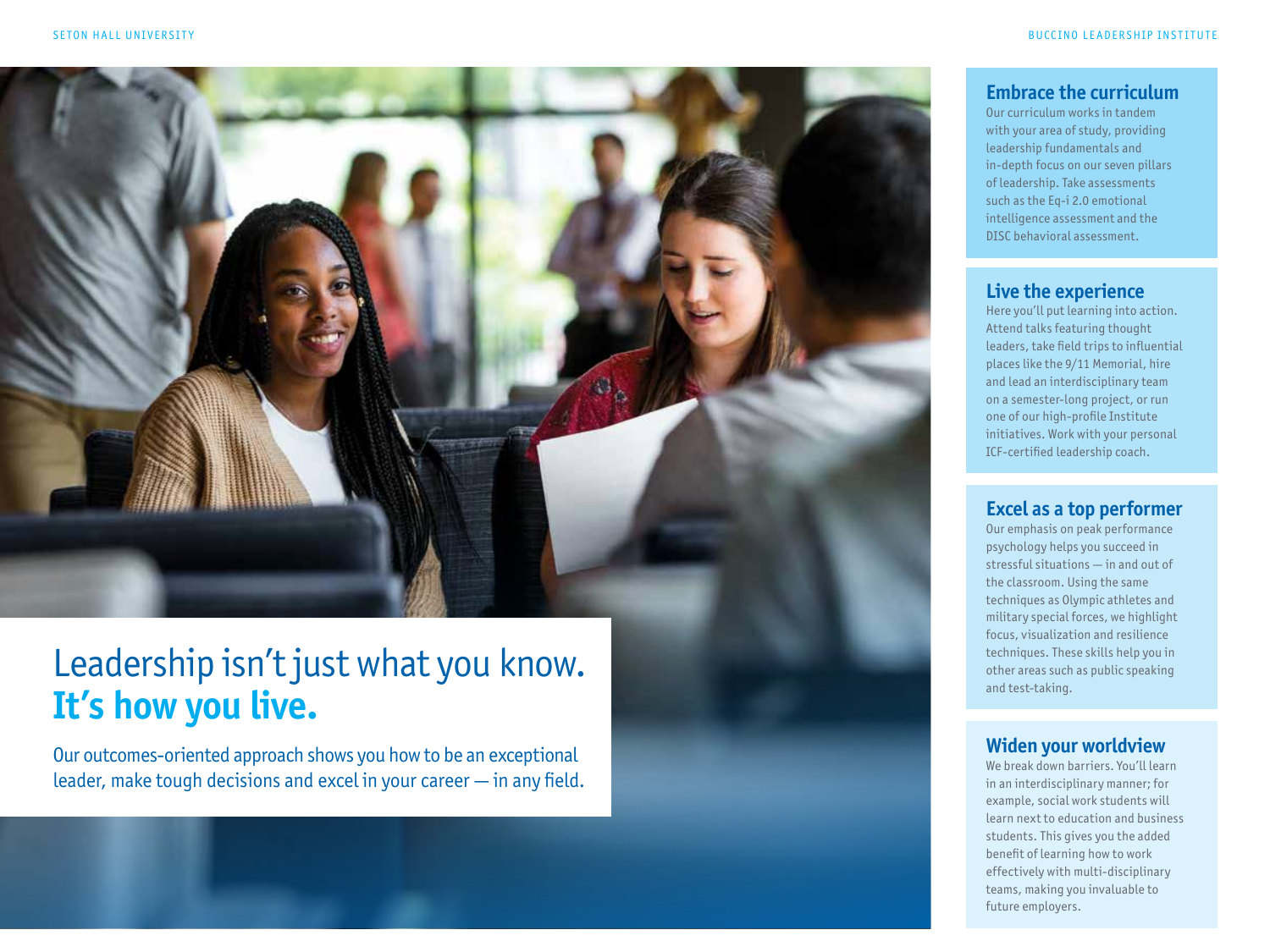

## Our seven **pillars of leadership.**

Our unique program focuses on seven pillars of enduring leadership development. Paired with thoughtful instruction, experiential learning and purposeful implementation, you'll be equipped with a solid foundation for leadership success.

#### **CEASELESSNESS**

We define ceaselessness as an unending passion to achieve, and we teach you how to wield it. Learn how to shift your mindset and view obstacles as challenges to overcome, as you work tirelessly for the greater good.

#### **CHANGE MANAGEMENT**

As organizations evolve, strategic, honest and mindful leadership is essential. Discover how to adapt to new situations and decisively lead people toward progress.

#### **COURAGEOUS COMMUNICATION**

Communication shapes our relationships with others. Here you'll focus on spirited and deliberate ways of interacting that get to the heart of understanding. Beyond that, you'll examine how to be ethical and empathetic in all of your conversations.

#### **COLLABORATION**

Collaborative leadership knows how to build a diverse community dedicated to a common goal. Here you'll study how to recognize your team's strengths and motivate them toward productive problem solving.

#### **CONFLICT MANAGEMENT**

As leaders, it's important to know how to anticipate, navigate and diffuse conflict. Learn how to work through conflict successfully and cultivate peace.

#### **CIVIC ENGAGEMENT**

Our world needs strong and compassionate civic leaders more than ever. We believe leaders have a social responsibility to be engaged in their communities and to serve those in their spheres of influence. Through this pillar, you'll gain the skills to make a difference, tangibly and effectively.

#### **CHARACTER**

 $\blacksquare$ 

Before you can lead, you must have a strong foundation. Inspired by our Catholic mission, we emphasize the ethical and moral characteristics that make you worthy of being followed.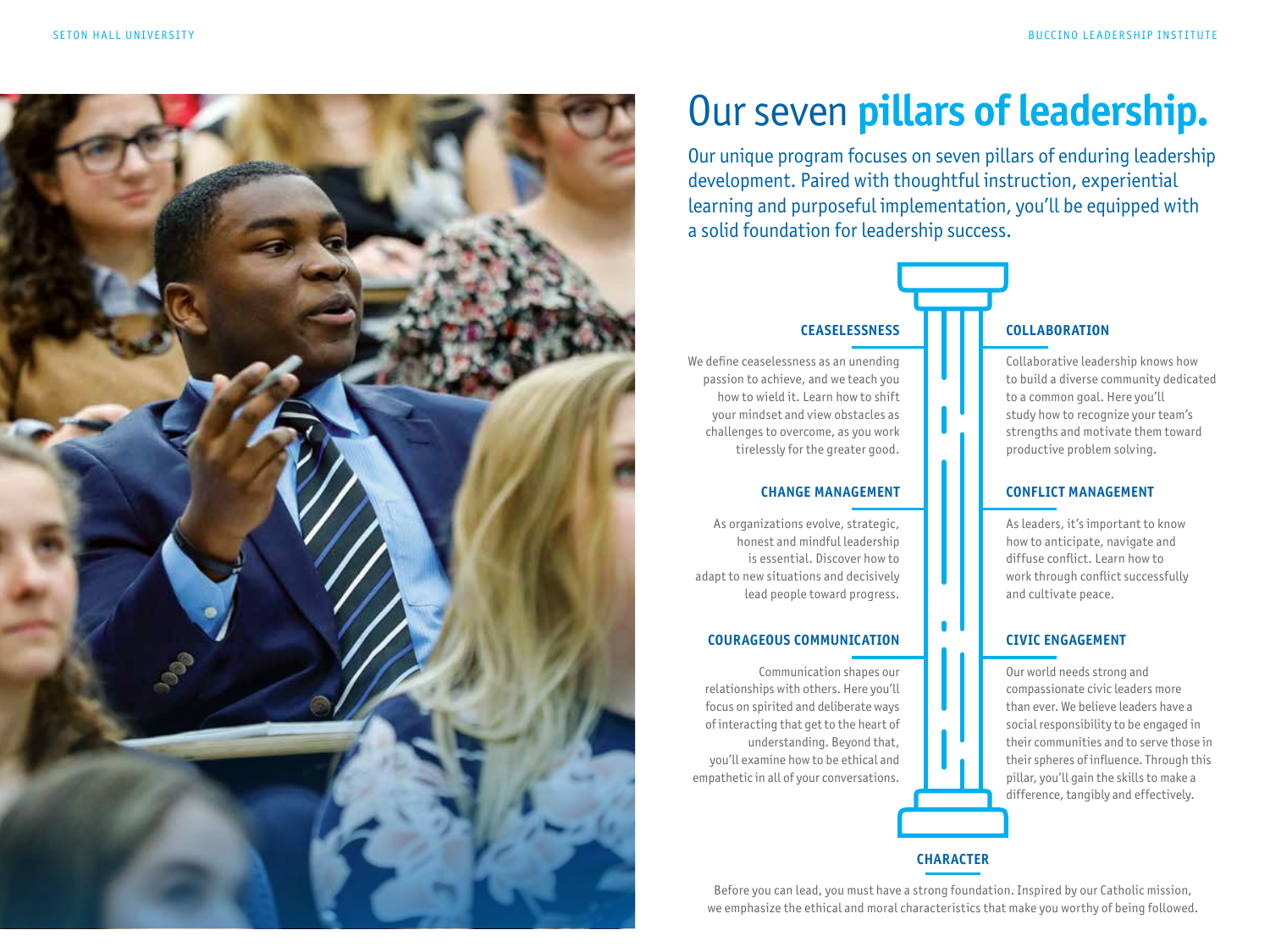## Where do you go from here? **Anywhere you want.**

Your journey begins at the Buccino Leadership Institute, but where you go next is up to you. After graduation, you'll receive a special certificate that showcases your leadership experience and helps you stand apart in a sea of resumes. Here's a quick look at what your four-year journey at Seton Hall will look like.

#### **YEAR 1**

#### **Leading Yourself**

You'll discover how to best evolve your unique strengths and identify opportunities to develop through individual assessments and interdisciplinary team projects during your spring semester.

#### **YEAR 2**

#### **Leading Others**

Building on your understanding of the seven pillars, you'll take part in weekly focus sessions and work with your own professional leadership coach. You'll discover how to improve an organization's culture, motivate others and grow your influence ethically.

### **YEAR 3**

### **Leading in the Discipline I**

As you progress through the program, you'll receive specific leadership training that relates directly to your major. You'll gain opportunities to lead Institute-wide initiatives, work within your cohort and mentor incoming students.

#### **YEAR 4**

#### **Leading in the Discipline II**

In your final year, you'll hone your skills through a group project and undergo a final personal assessment — ensuring that you have all the tools you need before entering the workplace.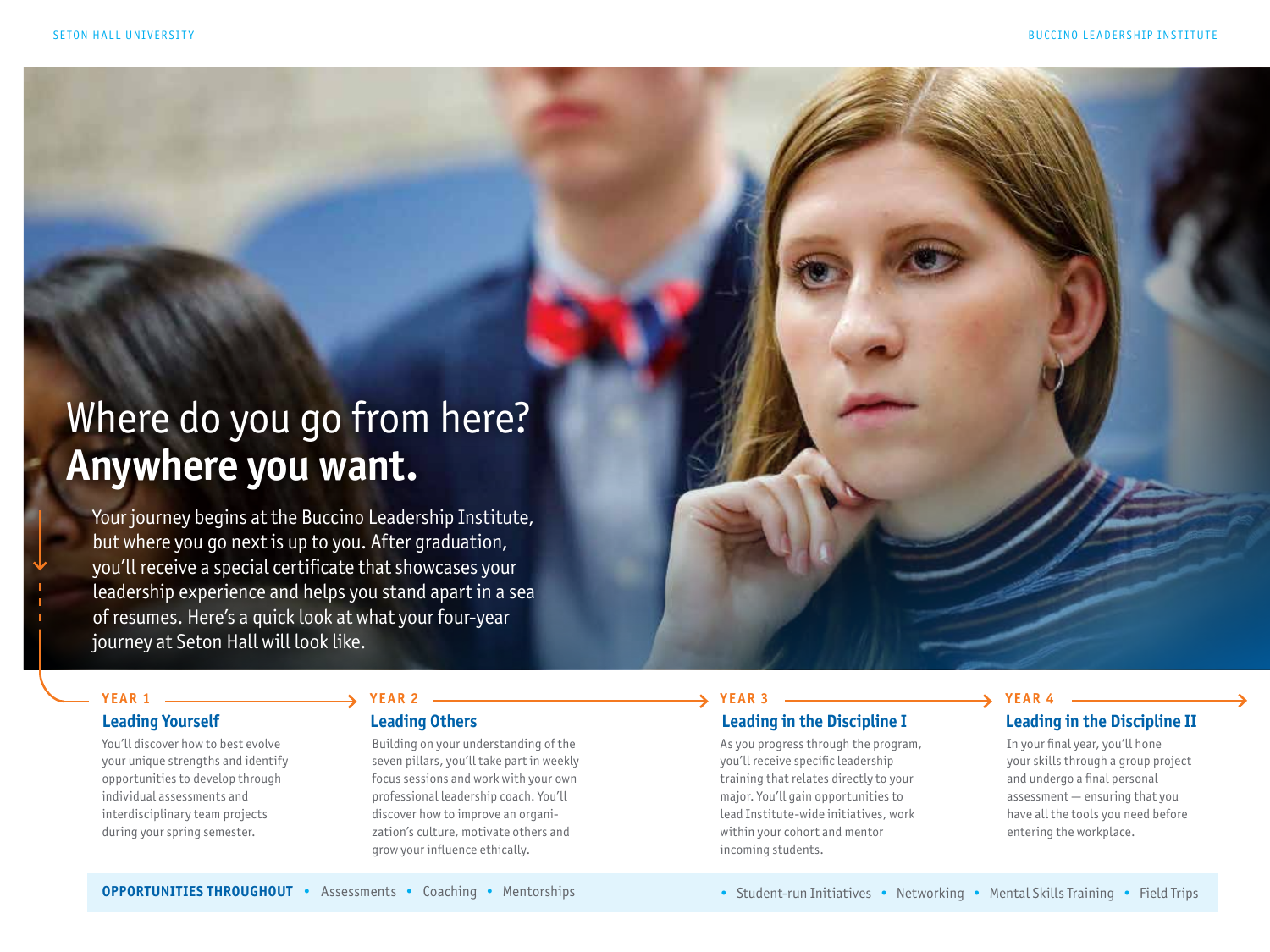## In **good company.**

Your fellow leadership students are bright, visionary and passionate individuals— just like you. This community of friends will invest in your success and push you to excel. Beyond your peers, you'll be mentored by upperclass students, Buccino Leadership Institute faculty and experts in your field. And you'll gain access to an extensive network of alumni professionals.



**Luciana Contuzzi** CLASS OF 2013 PRESIDENT AND OWNER, **ZEST** 

*"The Leadership Program opened doors for me. There were networking opportunities with alumni, professors and executive mentors. Through critical-thinking experiences and internships, I realized that entrepreneurship was my true calling."*



**Matthew Askin** CLASS OF 2014 GLOBAL RISK MANAGEMENT, BANK OF AMERICA

*"From day one, the Leadership Program presented me with limitless paths to personal growth. With this boundless opportunity comes a responsibility to live with purpose and lead by example."*



**Briana Glass** CLASS OF 2016 OPERATIONS SPECIALIST, YOUTUBE

*"Thanks to the Leadership Program and the Career Center, I had four amazing internships, including two at Google in their California headquarters, which led to a full-time job offer."*

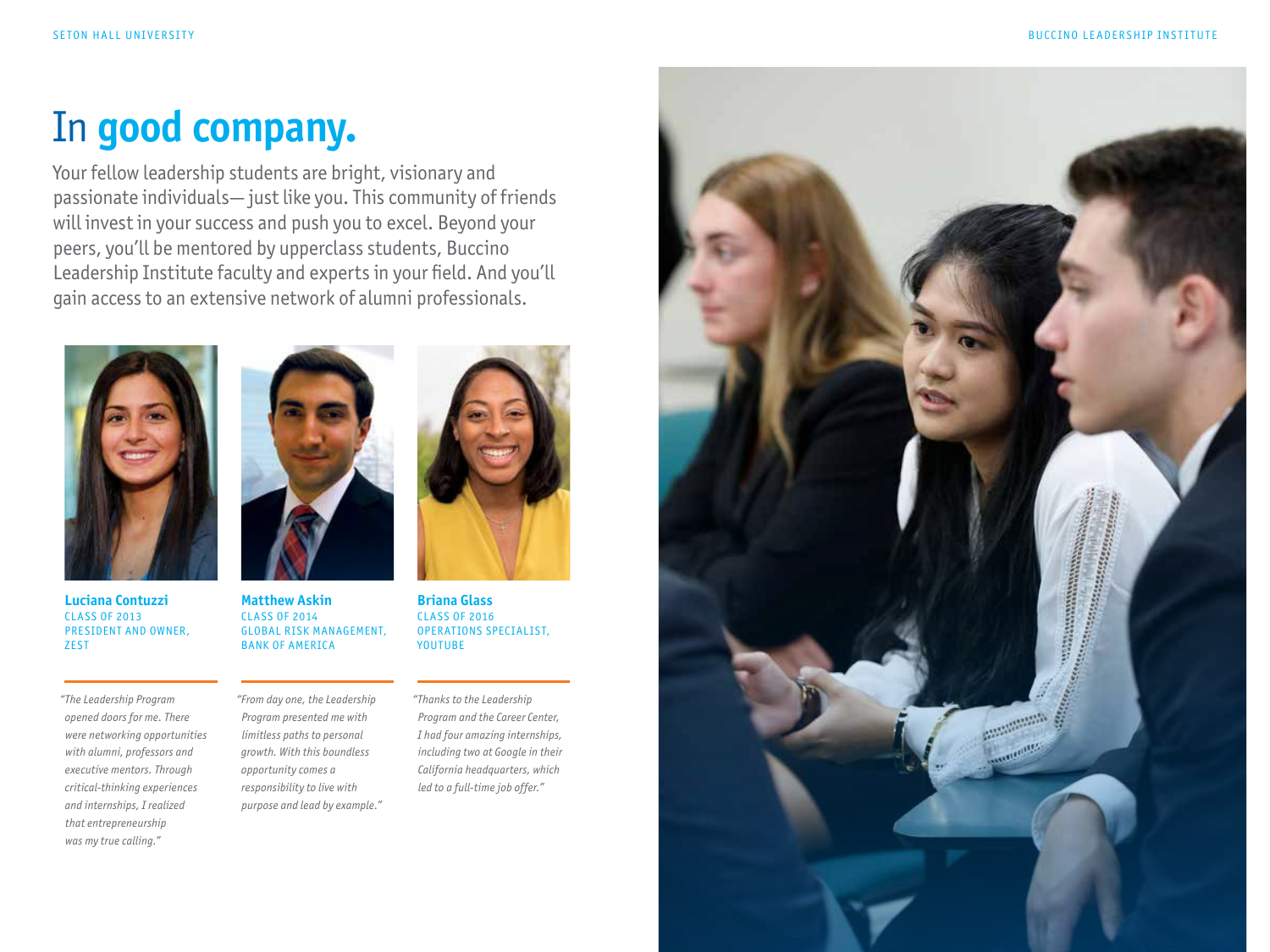

### **Who leads us forward**

**Bryan Price, Ph.D.**, is the inaugural executive director of the Buccino Leadership Institute. Highly experienced in military, academic, sports and policy settings, Price holds a doctorate in political science from Stanford University. He served as a professor at the U.S. Military Academy at West Point and directed its world-renowned Combating Terrorism Center.

*"Our vision for the Buccino Leadership Institute is to be the most effective undergraduate leadership development program in the country, producing top-tier leaders in a multitude of industries."*  BRYAN PRICE, EXECUTIVE DIRECTOR

### **Leading by example**

The Institute is named in honor of **Gerald P. Buccino '63**, Seton Hall Regent Emeritus and a nationally recognized pioneer of turnaround management. He has provided generous financial support to the University for years. He is also a recipient of the Medallion of Entrepreneurship from Beta Gamma Sigma, the international business honor society. In addition, he is actively involved in mentorship and coaching, sharing his wealth of experience with students who want to become great leaders.



## Destined for leadership? **Here's how to answer the call.**

We're looking for individuals who have a demonstrated interest and aptitude in being leaders and who are passionate about learning what it takes to excel. We want students invested in becoming top performers who are ready to make an impact on the world.

After being admitted to the University, only a select group of students will be invited to apply to the Buccino Leadership Institute. All students who complete the four-year, non-creditbearing program will receive a certificate in leadership that will be recognized at graduation and will appear on their official transcripts.

Learn more about the Leadership Institute and applying to Seton Hall University by visiting our websites: **admissions.shu.edu** and **shu.edu/leadership**.

### **About Seton Hall University**

A leading Catholic University, Seton Hall has a rich tradition of excellence and values-centered education. We offer more than 90 stellar undergraduate programs that are highly ranked by *The Princeton Review*, *U.S. News & World Report* and *Bloomberg Businessweek*. BuzzFeed has ranked Seton Hall among the top 25 for best return on investment.



#### **Personal Attention**

Our 14:1 student-teacher ratio and average class size of 21 students let you thrive in small classes, as you learn from dedicated faculty who work side by side with you and involve you in research, scholarship and hands-on learning experiences as early as your freshman year.

#### **Affordability**

We make a personalized education affordable by providing more than \$98 million in financial support to 98 percent of our students.

#### **Career Opportunities**

Our students gain distinct career advantages, evident by a 90 percent employment rate and midcareer earnings almost 50 percent higher than the national average. Plus, we are rated in the top five in the nation for providing internships and offer more than 17,000 internship opportunities.

#### **Great Location**

We offer the best of both worlds: the cosmopolitan charm of suburban South Orange, New Jersey, with New York City only 14 miles away. There are also more than 50 Fortune 500 companies within a short distance of our campus, from leading financial firms to pharmaceutical giants, which translate to great job opportunities and internships.